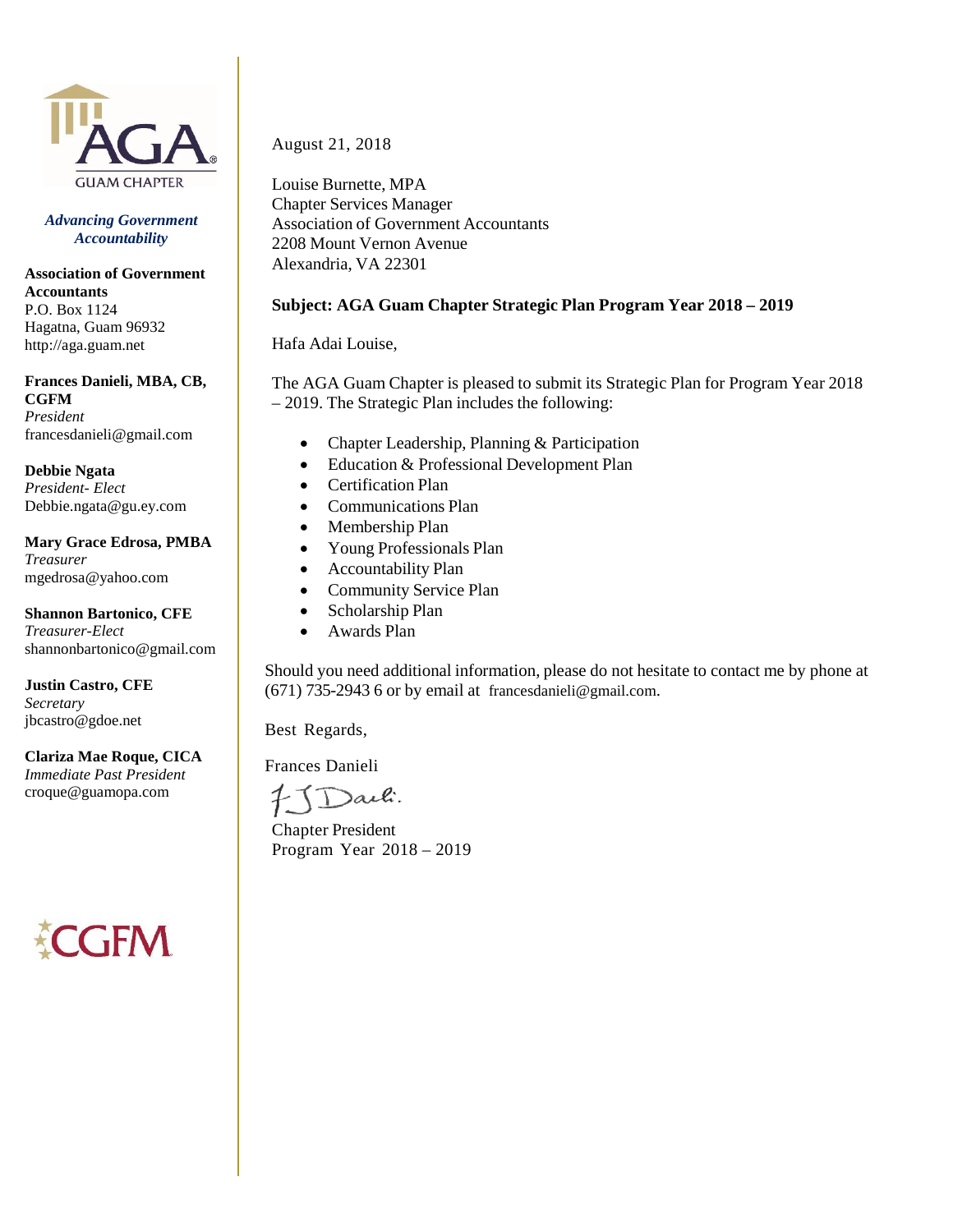

*Advancing Government Accountability* 

# **Strategic Plan**

Program Year 2018 ‐ 2019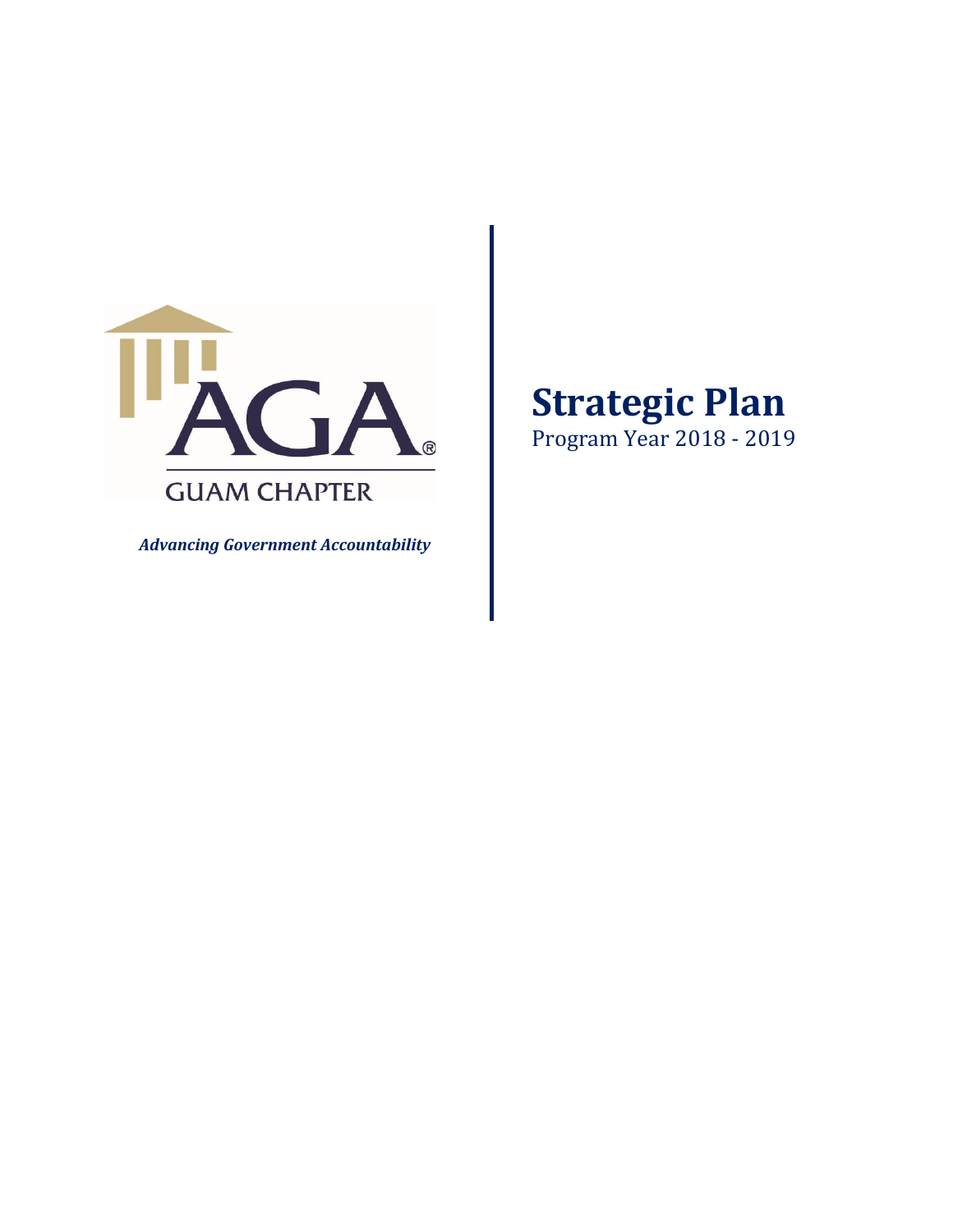## **Table of Contents**

| Goal 3. Professional development to help all current and prospective members obtain additional skills  8 |    |
|----------------------------------------------------------------------------------------------------------|----|
|                                                                                                          |    |
|                                                                                                          |    |
|                                                                                                          |    |
|                                                                                                          |    |
|                                                                                                          |    |
|                                                                                                          |    |
|                                                                                                          |    |
|                                                                                                          |    |
|                                                                                                          |    |
|                                                                                                          |    |
|                                                                                                          |    |
|                                                                                                          |    |
|                                                                                                          |    |
|                                                                                                          |    |
|                                                                                                          |    |
|                                                                                                          |    |
|                                                                                                          |    |
|                                                                                                          |    |
|                                                                                                          | 14 |
|                                                                                                          |    |
|                                                                                                          |    |
|                                                                                                          |    |
|                                                                                                          |    |
|                                                                                                          |    |
|                                                                                                          |    |
|                                                                                                          |    |
|                                                                                                          |    |
|                                                                                                          |    |
|                                                                                                          |    |
|                                                                                                          |    |
| Goal 2. Promote the advancement of government financial management to the community and employers  17    |    |
|                                                                                                          |    |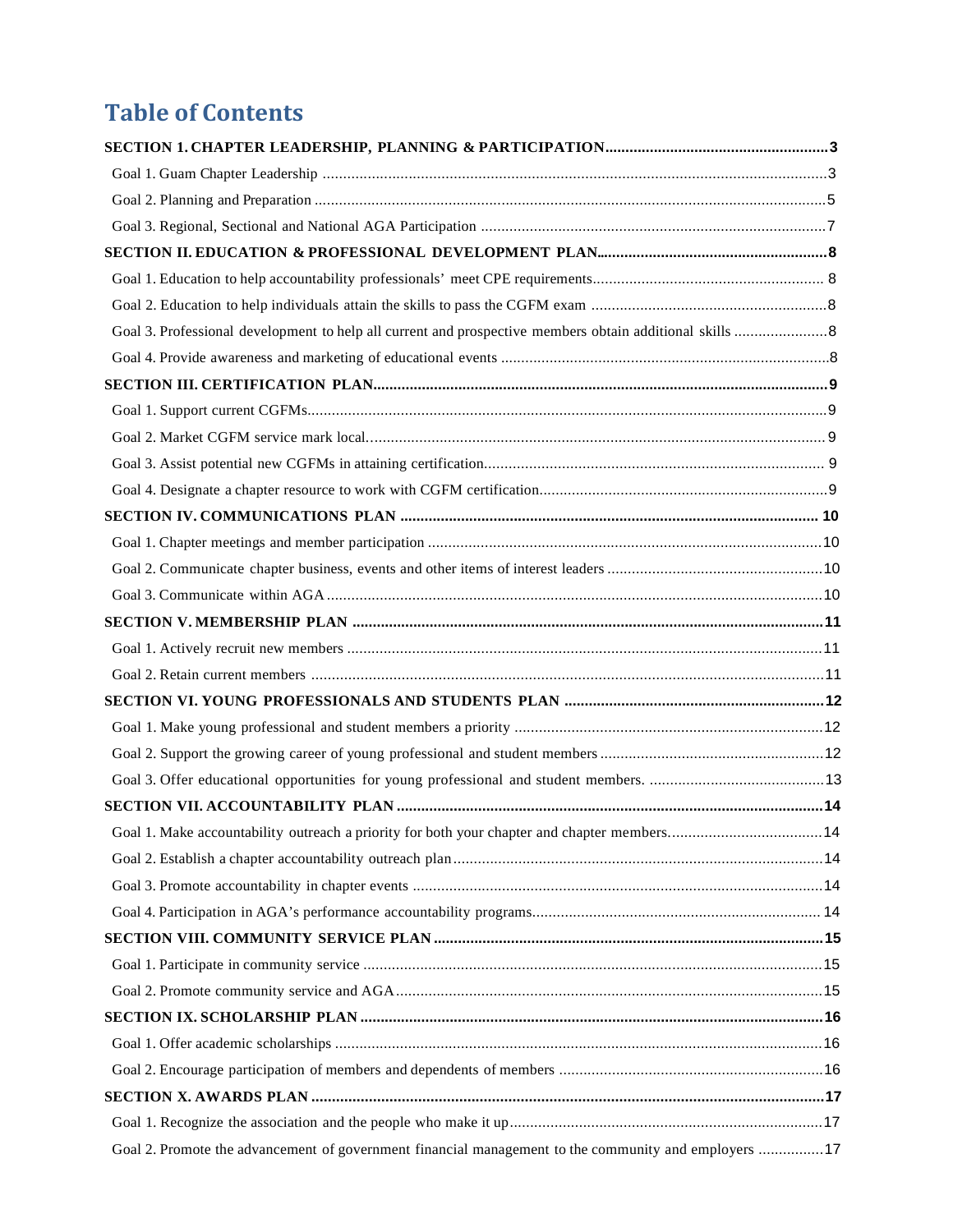#### **SECTION 1. CHAPTER LEADERSHIP, PLANNING & PARTICIPATION**

#### **Goal 1. Guam Chapter Leadership**

*Chapter Executive Committee (CEC) Program Year 2018 - 2019*

Guam Chapter By-Laws located at website:<http://www.aga.guam.net/#!chapterbylaws/c55q>

#### **OFFICERS:**

| President: Frances Danieli, MBA, CB, CGFM         |                                               |  |  |
|---------------------------------------------------|-----------------------------------------------|--|--|
| Member #: 92245                                   | E-mail: francesdanieli@gmail.com              |  |  |
|                                                   |                                               |  |  |
| President-Elect: Debbie Ngata                     |                                               |  |  |
| Member #: 96010                                   | E-mail: debbie.ngata@gu.ey.com                |  |  |
| Treasurer: Mary Grace Edrosa, PMBA                |                                               |  |  |
| Member #: 43450                                   |                                               |  |  |
|                                                   | E-mail: mgedrosa@yahoo.com                    |  |  |
| Treasurer-Elect: Shannon Bartonico, CFE           |                                               |  |  |
| Member #: 136868                                  | E-mail: shannonbartonico@gmail.com            |  |  |
|                                                   |                                               |  |  |
| Secretary: Justin Castro, CFE                     |                                               |  |  |
| Member #: 139456                                  | E-mail: justinbcastro@gmail.com<br><b>NEW</b> |  |  |
| Immediate Past President: Clariza Mae Roque, CICA |                                               |  |  |
| Member #: 96313                                   |                                               |  |  |
|                                                   | E-mail: croque@guamopa.com                    |  |  |
|                                                   |                                               |  |  |
| <b>COMMITTEES:</b>                                |                                               |  |  |
| <b>Accountability</b>                             |                                               |  |  |

Director: Barbara Molarte

Member #: 88647 E-mail: bmolarte@triton.uog.edu **NEW**

#### **Awards**

Director: Michelle Santos

Member #: 143161 E-mail: santosm4884@triton.uog.edu **NEW**

#### **By-Laws and Procedures**

Director: Yukari Hechanova, CGFM, CPA, CIA, CGAP, CGMA Member #: 60087 E-mail: yhechanova@guamopa.com

Co-Director: Llewelyn Terlaje, CGFM, CGAP Member #: 70753 E-mail: lterlaje@guamopa.com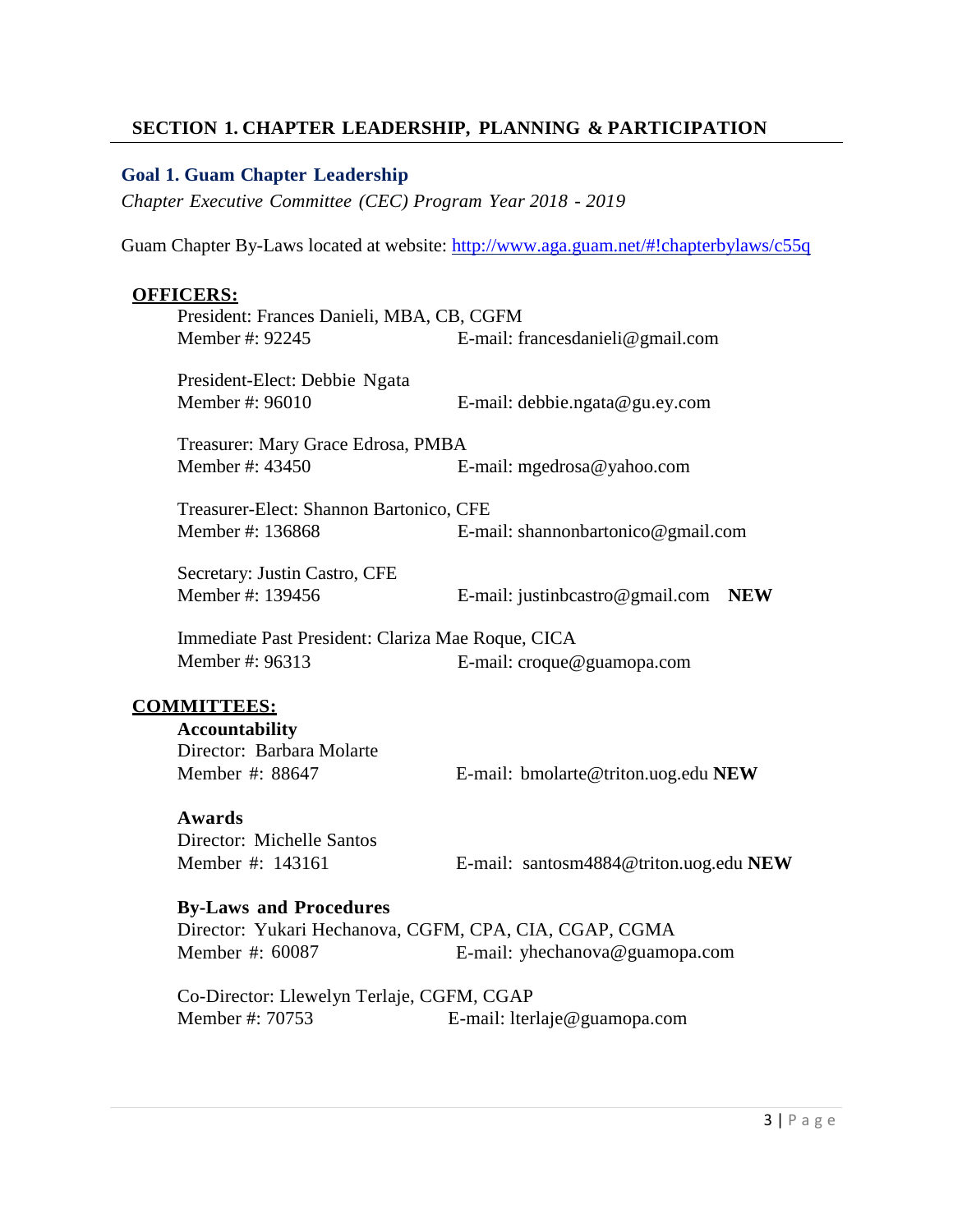| <b>Chapter Recognition Program</b>                                                                                    |                                        |
|-----------------------------------------------------------------------------------------------------------------------|----------------------------------------|
| Director: Taling Taitano, CPA, CGFM                                                                                   |                                        |
| Member #: 12754                                                                                                       | E-mail: tmtaitano@gmail.com            |
| <b>Communications/Website</b><br>Director and Webmaster: Clariza Mae Roque, CICA<br>Member #: 96313                   | E-mail: croque@guamopa.com             |
|                                                                                                                       |                                        |
| <b>Community Service</b><br>Director: Margie Francisco, CPA<br>Member #: 138096                                       | E-mail: margie.francisco@gu.ey.com NEW |
| Co-Director: Vanessa Valencia<br>Member #: Pending                                                                    | E-mail: vvalencia@guamopa.com NEW      |
| <b>Young Professionals</b><br>Director: Rachel F. Cubacub, MPA<br>Member #: 94772                                     | E-mail: rachelfcub@gmail.com           |
| Co-Director: Jerricho Garcia<br>Member #: 148550                                                                      | E-mail: jerrichogarcia@gmail.com NEW   |
| <b>Education</b><br>Director: Rodalyn May A. Gerardo, CGFM, CIA, CPA, CGAP<br>Member #: 65248<br>rgerardo@guamopa.com | E-mail:                                |
| Co-Director: Clariza Mae Roque<br>Member #: 96313                                                                     | E-mail: croque@guamopa.com             |
| <b>Historian</b><br>Director: Jose Guevara, PMBA, CGFM<br>Member #: 44115                                             | E-mail: jojo_guevara@hotmail.com       |
| Membership<br>Director: Debbie Ngata<br>Member #: 96010                                                               | E-mail: debbie.ngata@gu.ey.com         |
| <b>Newsletter</b><br>Editor: Clariza Mae Roque, CICA<br>Member #: 96313                                               | E-mail: croque@guamopa.com             |
|                                                                                                                       |                                        |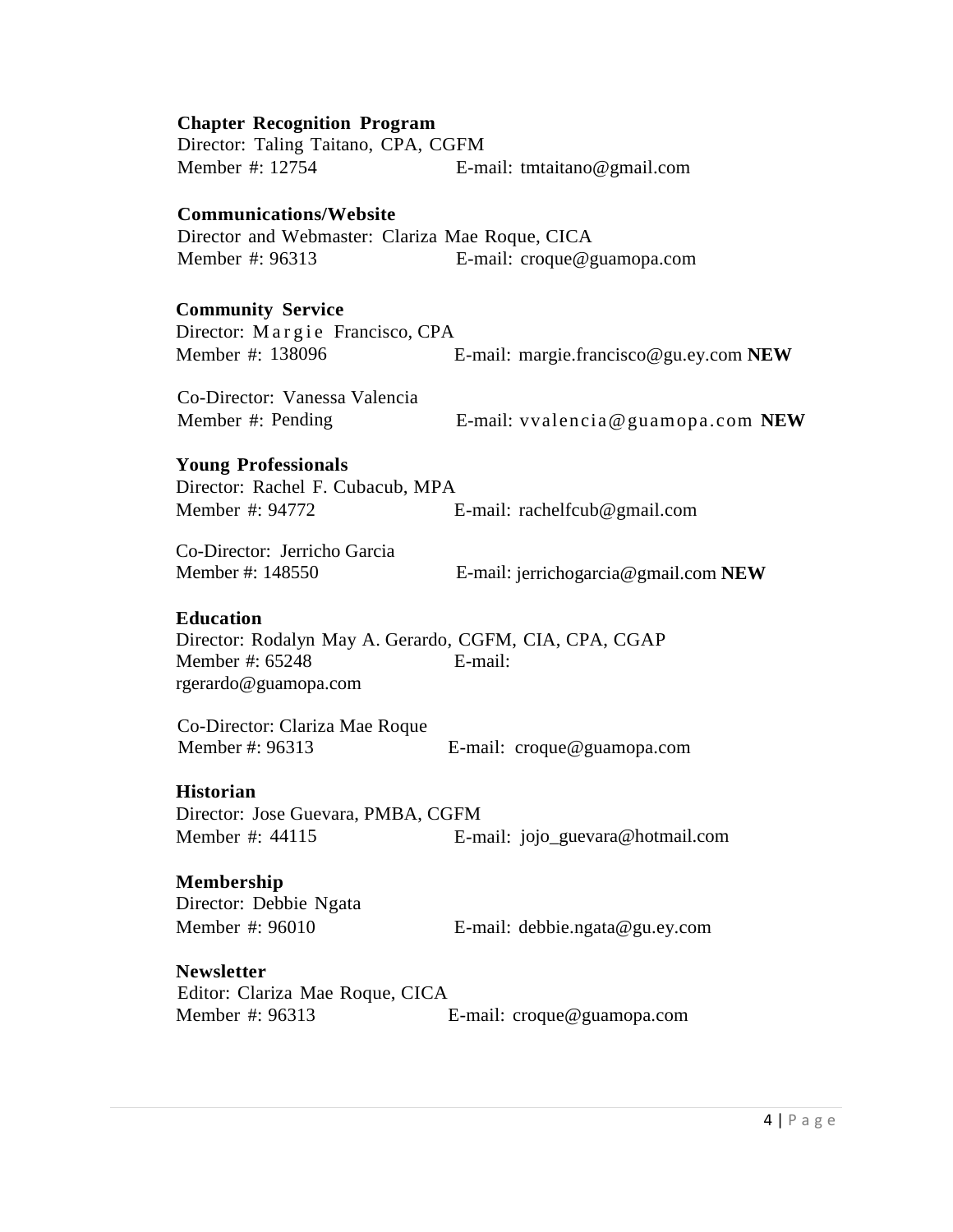#### **Professional Certification**

Director: Maripaz N. Perez, CGFM, CGAP, CICA, CIA, CFE Member #: 67833 E-mail: mnperez@gpagwa.com

#### **Programs/Technical Meetings**

Director: Vincent Duenas, MPA Member #: 67025 E-mail: vjgduenas@hotmail.com

#### **Research/Standards**

Director: Fierce Catoc

Member #: 147203 E-mail: fcatoc@deloitte.com **NEW**

#### **Scholarship**

Director: Pamela Aguigui, CM<br>Member #: 71197

E-mail: paguigui@gpagwa.com

#### **Student Representative**

Jerricho Garcia<br>Member #: 148550

E-mail: jerrichogarcia@gmail.com **NEW**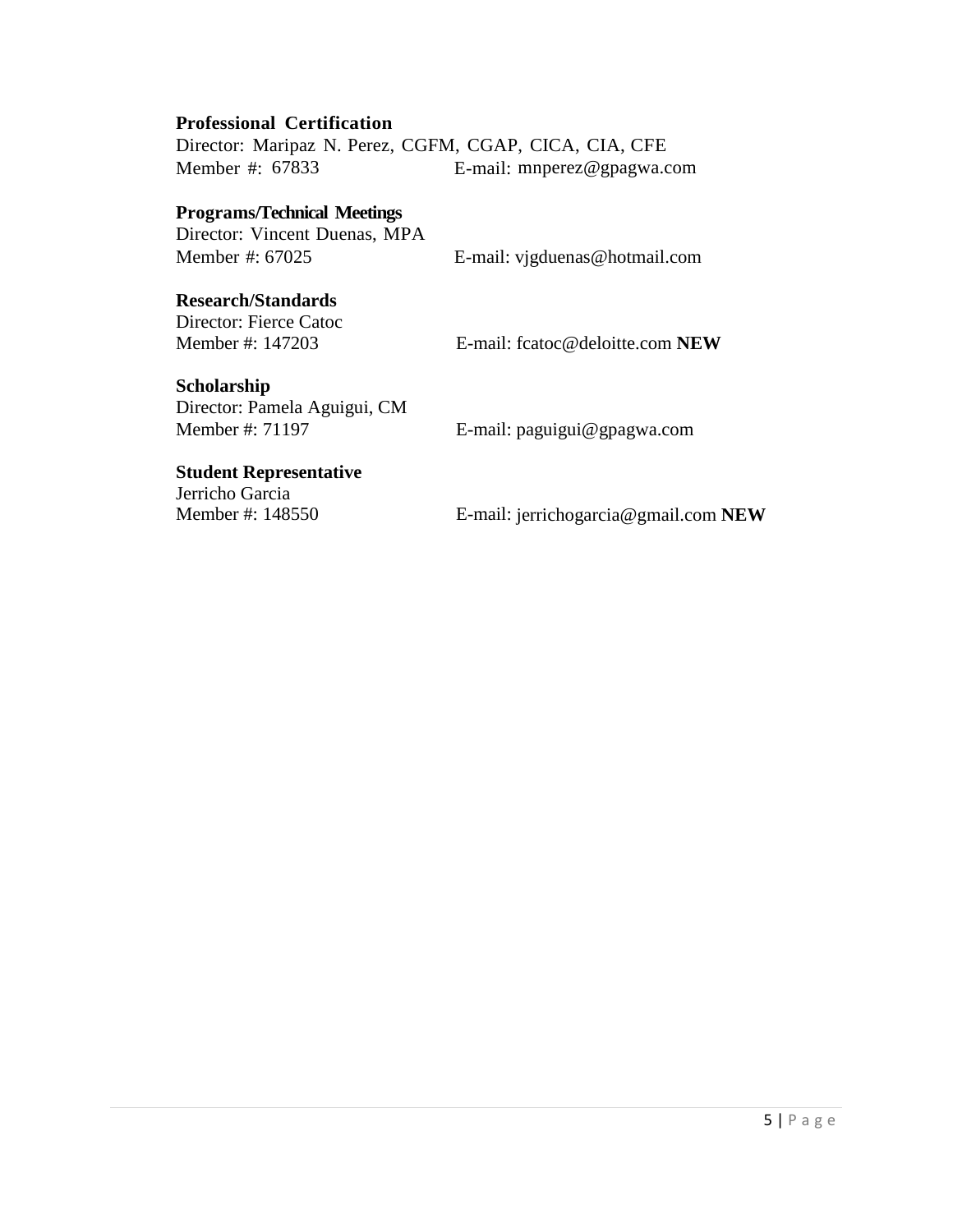#### **Goal 2. Planning and Preparation**

Chapter Administration:

Frances Danieli, MBA, CB, CGFM, President

Debbie Ngata, President-Elect

#### *Director of Programs/Technical Meetings: Vincent Duenas, MPA*

The AGA Guam Chapter will hold monthly meetings to provide government accountability professionals an avenue and an opportunity to meet with their peers from private and public entities and discuss relevant issues affecting their profession. At each meeting, we will provide committee report updates and invite a guest speaker to address our members and non-members about topics relevant to the accountability profession. Continuing professional education credits will be offered for a minimum of four general membership meetings.

The Chapter Executive Committee (CEC) Directors and Co-Directors will meet monthly to plan and discuss, in detail, various Chapter activities. A quorum for a CEC meeting is at least one-third (1/3) of the voting members of the CEC. Other members of the organization or special guests may be welcome to attend CEC meetings. For effective CEC meetings, it will:

- Have a purpose;
- Provide enough notice and appropriate materials for members to be prepared;
- Follow proper meeting procedures and respect the time of board members;
- Have clear supporting documents such as an agenda, minutes and other reports;
- Ensure all participants have a voice and are respected;
- Include some social interaction and networking time;
- Accomplish results and/or have action items; and
- Documented with minutes.

Chapter Executive Committee Meetings Date: Every 2<sup>nd</sup> Wednesday of the month Location: TBA Time: 12:00 p.m. – 1:00 p.m.

General Membership Meetings Date: Every 4<sup>th</sup> Wednesday of the month Location: Hilton Guam Resort & SPA Time: 12:00 p.m. – 1:00 p.m.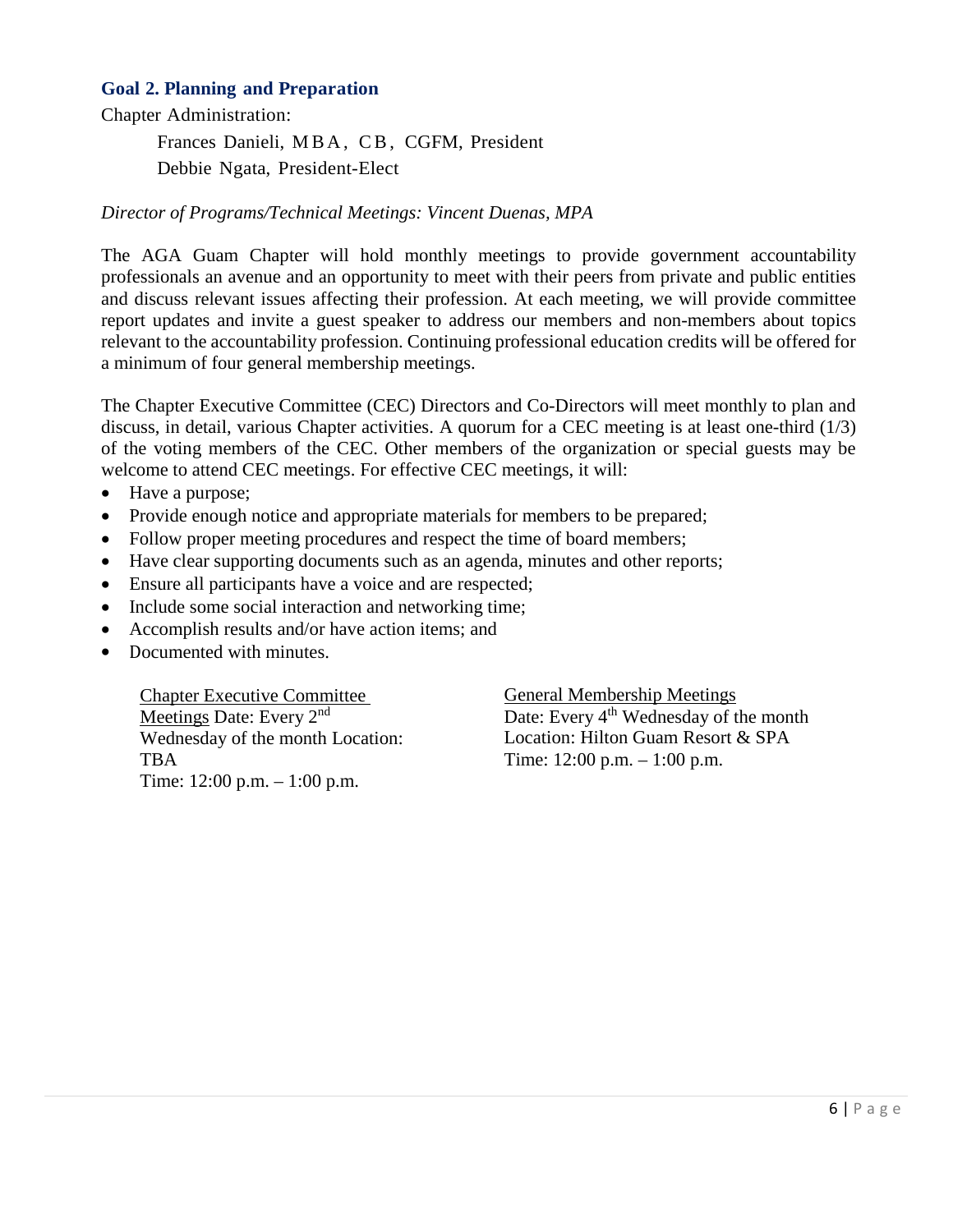| <b>DATE</b>        | <b>SPEAKER</b>                                                        | <b>TOPIC</b>                                |
|--------------------|-----------------------------------------------------------------------|---------------------------------------------|
| June 20, 2018      | General Membership Meeting                                            | Oath of Office/Leadership                   |
| July 11, 2018      | CEC Meeting and Strategic Planning                                    |                                             |
| July 25, 2018      | 17th Annual Always Growing Accountability 5K<br>Appreciation Luncheon | Recognition of 5K Sponsors                  |
| August 8, 2018     | <b>CEC</b> Meeting                                                    |                                             |
| August 22, 2018    | General Membership Meeting                                            |                                             |
| September 12, 2018 | <b>CEC</b> Meeting                                                    |                                             |
| September 26, 2018 | General Membership Meeting                                            |                                             |
| October 10, 2018   | <b>CEC</b> Meeting                                                    |                                             |
| October 24, 2018   | General Membership Meeting                                            |                                             |
| November 14, 2018  | <b>CEC</b> Meeting                                                    |                                             |
| November 28, 2018  | General Membership Meeting                                            |                                             |
| December 12, 2018  | <b>CEC</b> Meeting                                                    |                                             |
| December 19, 2018  | General Membership Meeting                                            | <b>AGA Christmas Party</b>                  |
| January 9, 2019    | <b>CEC</b> Meeting                                                    |                                             |
| January 23, 2019   | General Membership Meeting                                            |                                             |
| February 13, 2019  | <b>CEC</b> Meeting                                                    |                                             |
| February 27, 2019  | General Membership Meeting                                            |                                             |
| March 13, 2019     | <b>CEC</b> Meeting                                                    |                                             |
| March 27, 2019     | General Membership Meeting                                            |                                             |
| April 10, 2019     | <b>CEC</b> Meeting                                                    |                                             |
| April 24, 2019     | General Membership Meeting                                            |                                             |
| May 8, 2019        | <b>CEC</b> Meeting                                                    |                                             |
| May 22, 2019       | General Membership Meeting                                            | Program Year 2019 - 2020 Strategic Planning |
| June 12, 2019      | <b>CEC</b> Meeting                                                    |                                             |
| June 26, 2019      | General Membership Meeting                                            | Oath of Office                              |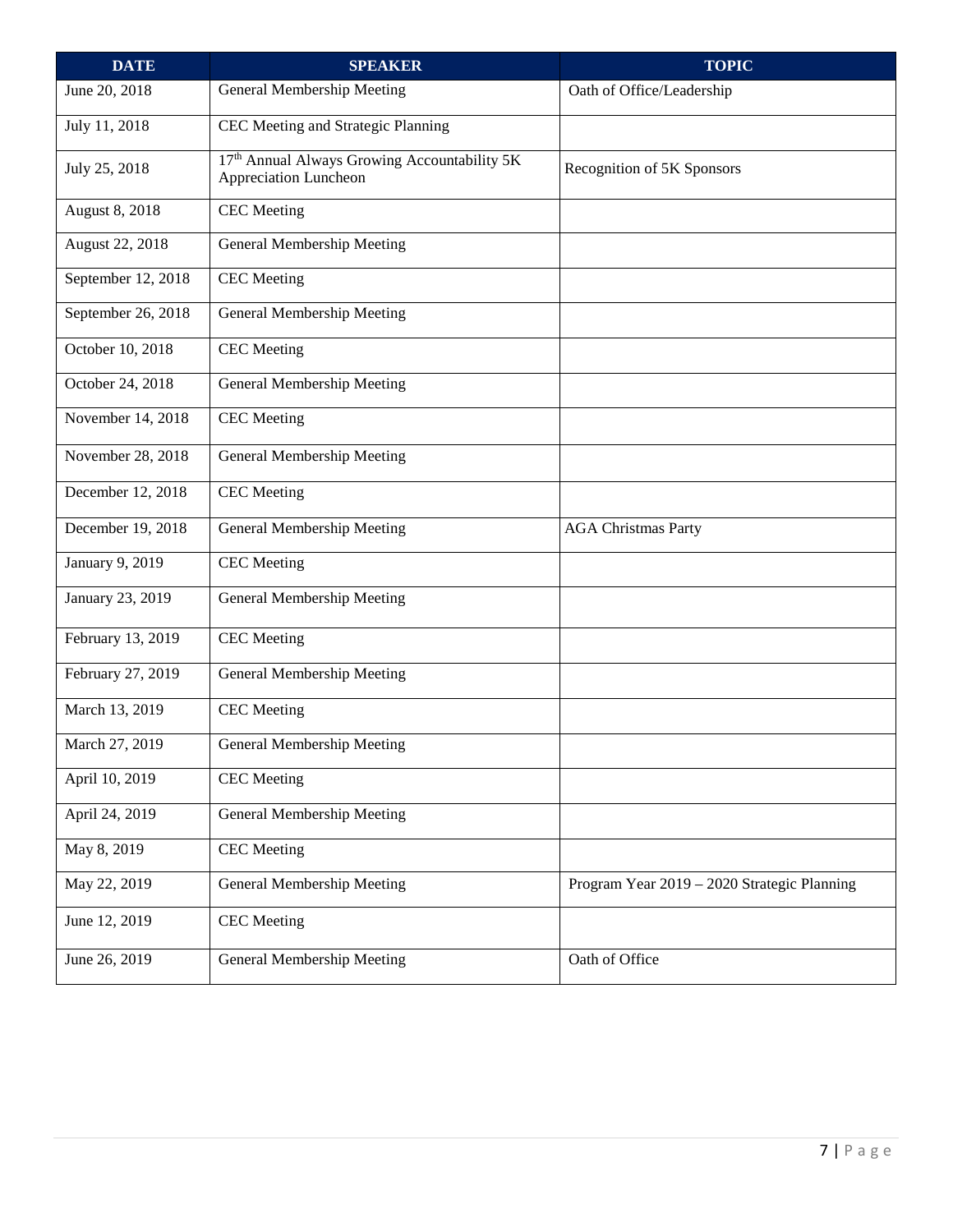### **Goal 3. Regional, Sectional and National AGA Participation**

- Chapter member serving as regional officer for the Pacific Rim region:
	- $\triangleright$  Pamela Young, Regional Vice President (term expires June 30, 2019)<br>Member #: Pending

E-mail: pyoung1@honolulu.gov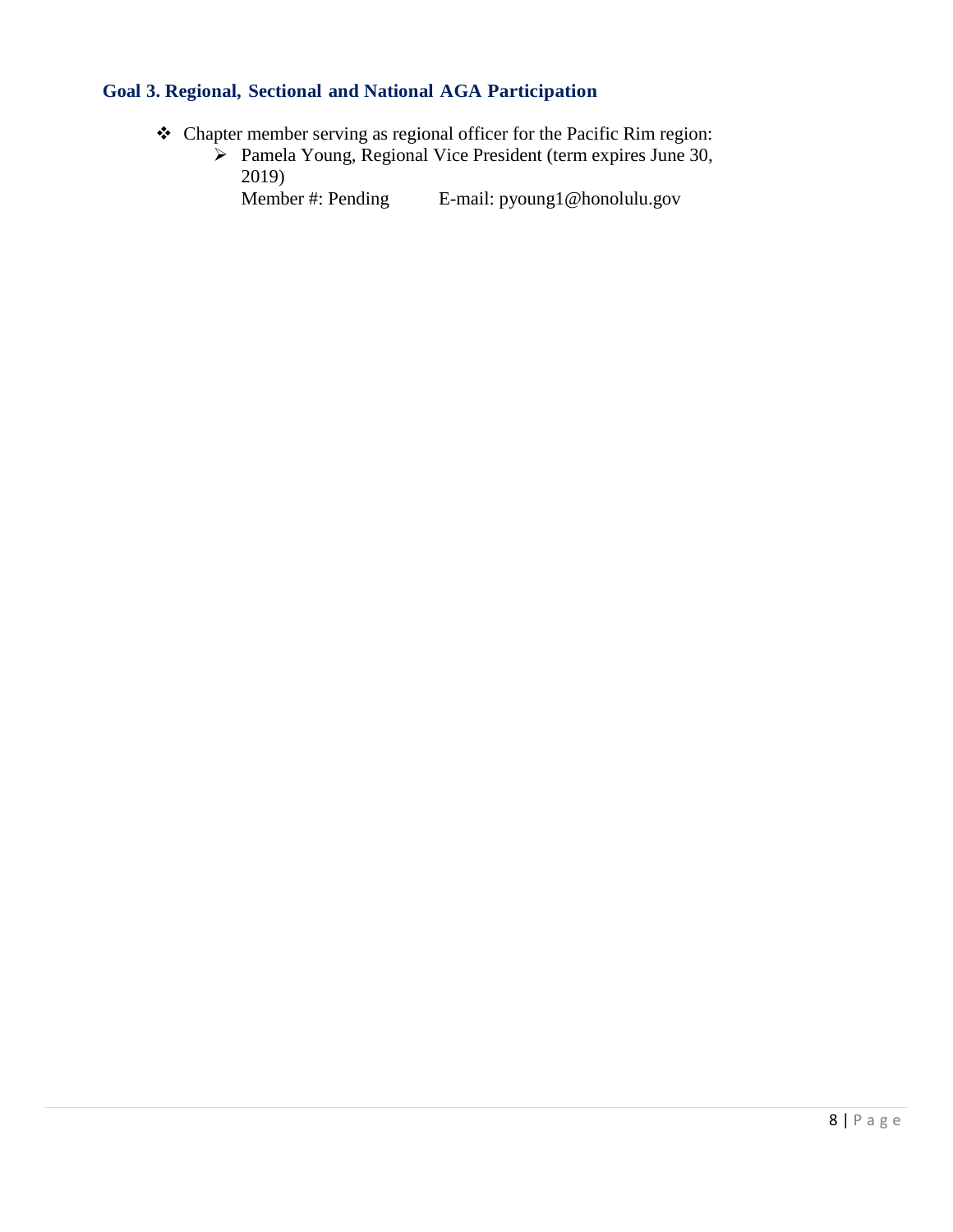#### **SECTION II. EDUCATION & PROFESSIONAL DEVELOPMENT PLAN**

*Education Director: Rodalyn Gerardo, CGFM, CPA, CIA, CGAP, CGMA*

#### **Goal 1. Education to help accountability professionals' meet CPE requirements**

- Continue to provide relevant and affordable training to our members that will encourage them to strive for excellence in their current careers and equip them with the necessary core and specialized skills in the field of financial management.
- Coordinate with the Governor's Office, key government agencies, other professional organizations (example: Guam Society of CPAs, American Society of Military Comptrollers, etc.), and/or CPA firms (e.g., Deloitte and Touché, Ernst & Young, etc.) to ensure that the Committee can address the professional development needs of both the government and private sectors. Collaborate with other professional organizations and AGA Chapters in the Pacific Rim (Hawaii and Saipan) to provide cost-efficient and cost-effective delivery of training to the members through sharing of resources (e.g., instructor time and travel cost).
- Coordinate with the Department of the Interior Office of Inspector General, Office of Public Accountability (OPA); University of Guam (UOG); Guam Community College (GCC); and the Federal Bureau of Investigation (FBI) for other training opportunities.

#### **Goal 2. Education to help individuals attain the skills to pass the CGFM exam**

- Support the Director of Professional Certification in increasing the number of CGFMs through review classes via study groups.
- Coordinate with the Director of Professional Certification and support efforts to provide CGFM review courses.
- Ensure the availability of updated educational materials (CGFM Guides) to our membership.

#### **Goal 3. Professional development to help all current and prospective members obtain additional skills**

- Coordinate with the AGA National Office, UOG, GCC, and other professional organizations to secure guest speakers/instructors throughout the program year.
- Solicit training course input from constituents in both the public and private sectors.

#### **Goal 4. Provide awareness and marketing of educational events**

- Explore new training methodologies such as using AGA National webinars (a cost efficient way of providing training) and other web-based training through corporate sponsors (e.g., Becker).
- Coordinate with the UOG and GCC, through their Academe on training opportunities.
- Encourage member participation in various committees (venue, speakers, program, registration, sponsorship, etc.).
- Market educational events to members and nonmembers within the government accountability professional community.
- Publish/distribute a training calendar for/to members (including on the chapter's website).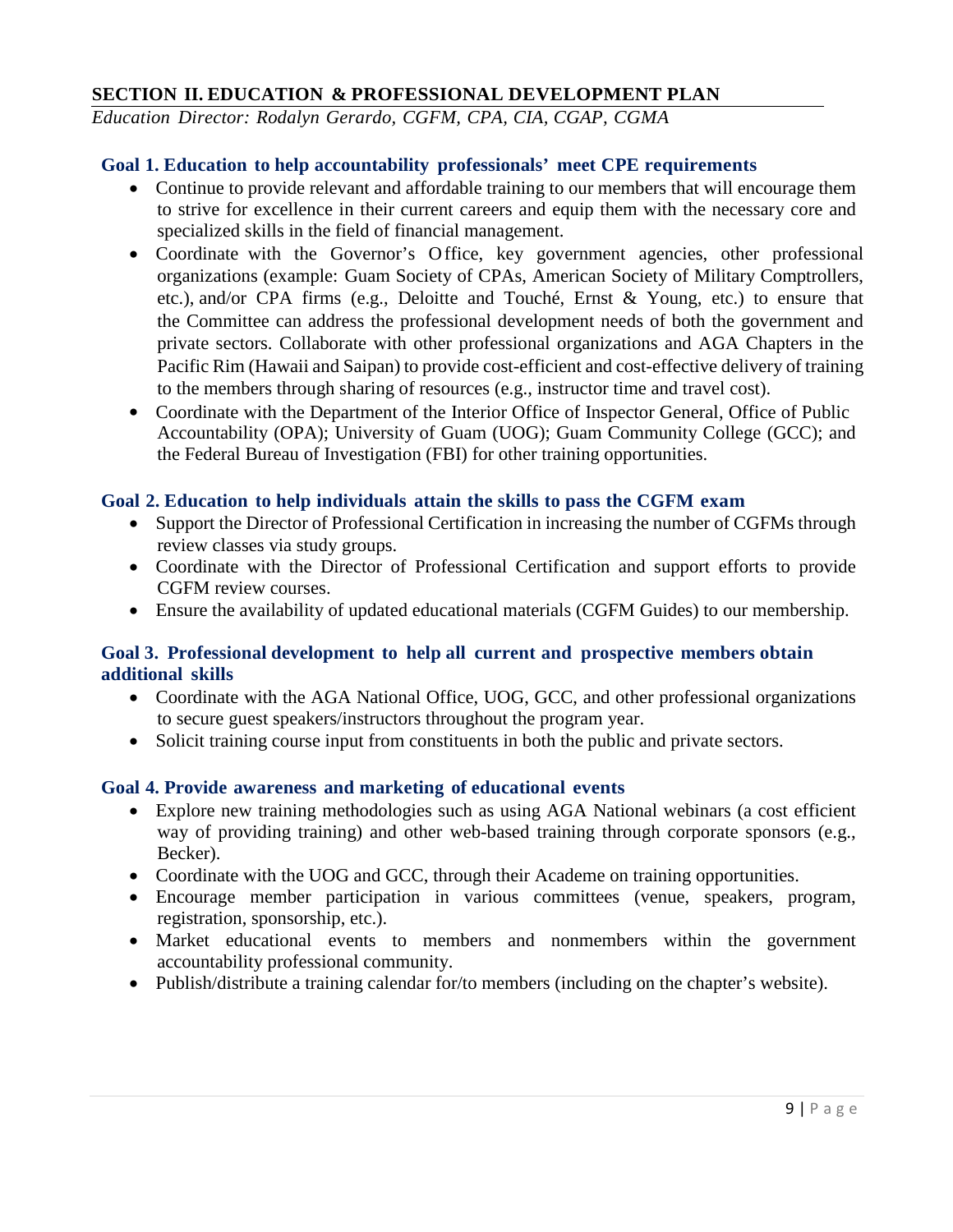#### **SECTION III. CERTIFICATION PLAN**

*Certification Director: Maripaz N. Perez, CGFM, CGAP, CICA, CIA, CFE*

#### **Goal 1. Support current CGFMs**

- Support current CGFMs in attaining the 80 hours of CPEs every two years by identifying CPE opportunities provided by AGA-Guam, AGA-National, other AGA chapters, Association of Pacific Islands Public Auditors, and accountability organizations in the Pacific Region through training opportunities and notifications.
- Promote CGFM's achievements in the Chapter's newsletter, website or in the local newspaper.
- Annually participate in the "March is CGFM Month" awareness campaign and recognize Guam Chapter CGFMs.
- Contribute items to the RVP for inclusion in the Pacific Rim's accomplishment and awareness of this certification.
- Provide information on CPE opportunities through newsletters, email communication and/or other types of communication. This includes partnering with other professional organizations to provide training.
- Recognize and provide a free CPE training during "CGFM Month".
- Use the CGFM designation appropriately in chapter publications, on nametags, etc.

#### **Goal 2. Market CGFM service mark locally**

- Use the Core Values of Service, Accountability, Integrity, and Leadership (SAIL) to promote these values in the local government. Encourage the use of the SAIL acronym in publications and notices.
- Emphasize to the highest elected officials and government directors that the CGFM designation denotes excellence, performance and accountability.
- Promote Guam Public Law 33-18, which provides pay incentives to CGFM designation holders working in the Government of Guam (GovGuam).
- Communicate with members at least on a quarterly basis on the advantages of being CGFM certified through the membership's newsletter, website, email, and pamphlets.
- Promote and present the CGFM designation and its benefits to GovGuam agencies and students from the University of Guam and Guam Community College.

#### **Goal 3. Assist potential new CGFMs in attaining certification**

- Offer CGFM scholarship by providing registration and test fee reimbursements to members who pass the CGFM examination in accordance with the scholarship requirements.
- Offer CGFM Exam Questions Reimbursements where members actively pursuing their designation can be reimbursed for the cost of the review exams they purchase.
- Provide CGFM Mentorship Program to encourage and support members in the attainment of their CGFM designation. A CGFM will be partnered with an individual pursuing their CGFM to mentor and provide inspiration and continuous motivation.
- Provide opportunities for members to review the chapter's CGFM study guides to prepare for exams.
- Promote study groups or CGFM outreach awareness programs.
- Explore partnership opportunities with the Pacific Rim chapters to promote and bring CGFM preparation courses to the region.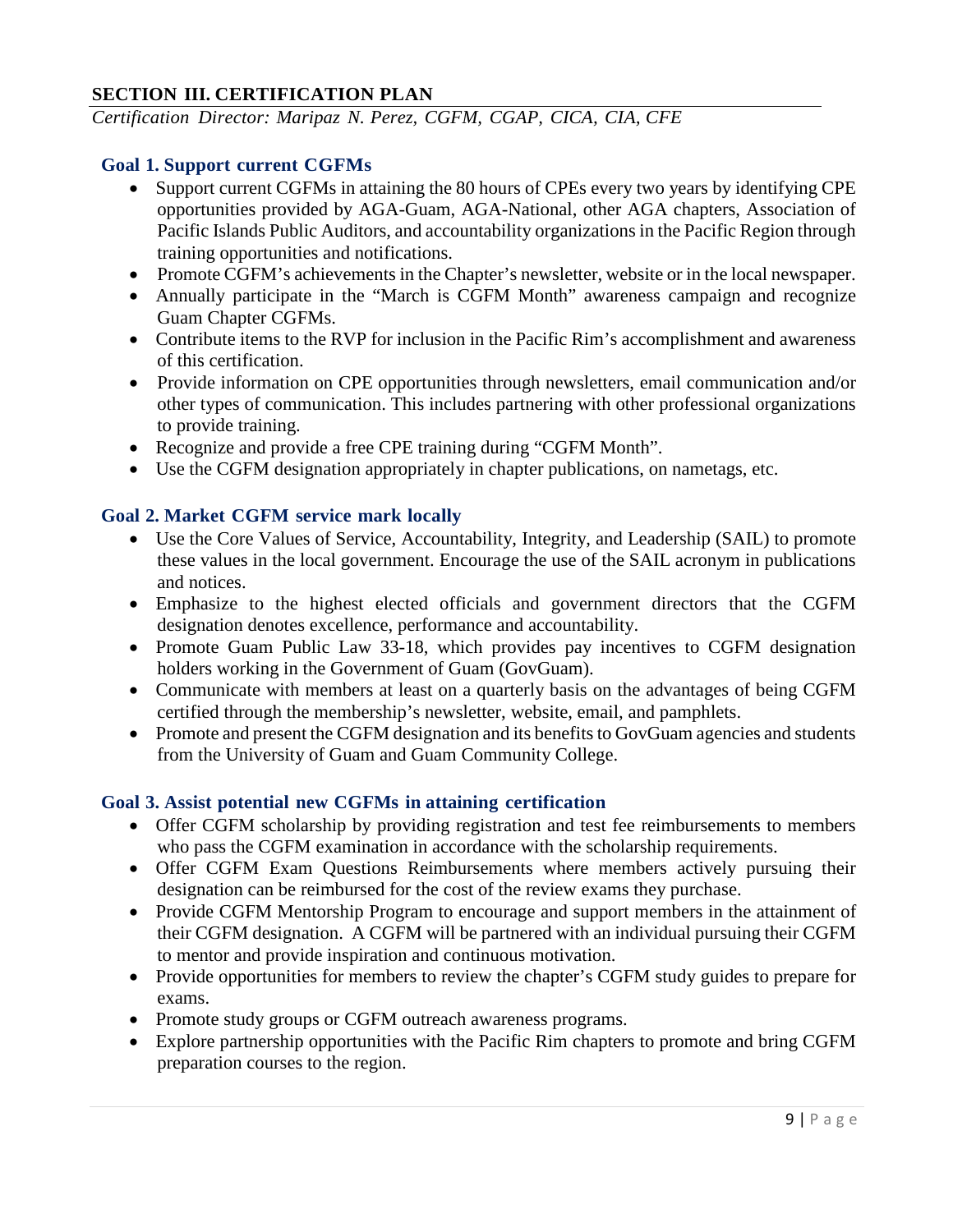#### **Goal 4. Designate a chapter resource to work with CGFM certification**

- Ensure the availability of educational materials (CGFM Study Guides and practice exams) to our membership.
- Coordinate with Director of Education to provide training necessary to meet CGFM continuing education requirements.
- Team up with other chapter CGFMs to promote CGFM and provide presentations in CGFM Study groups.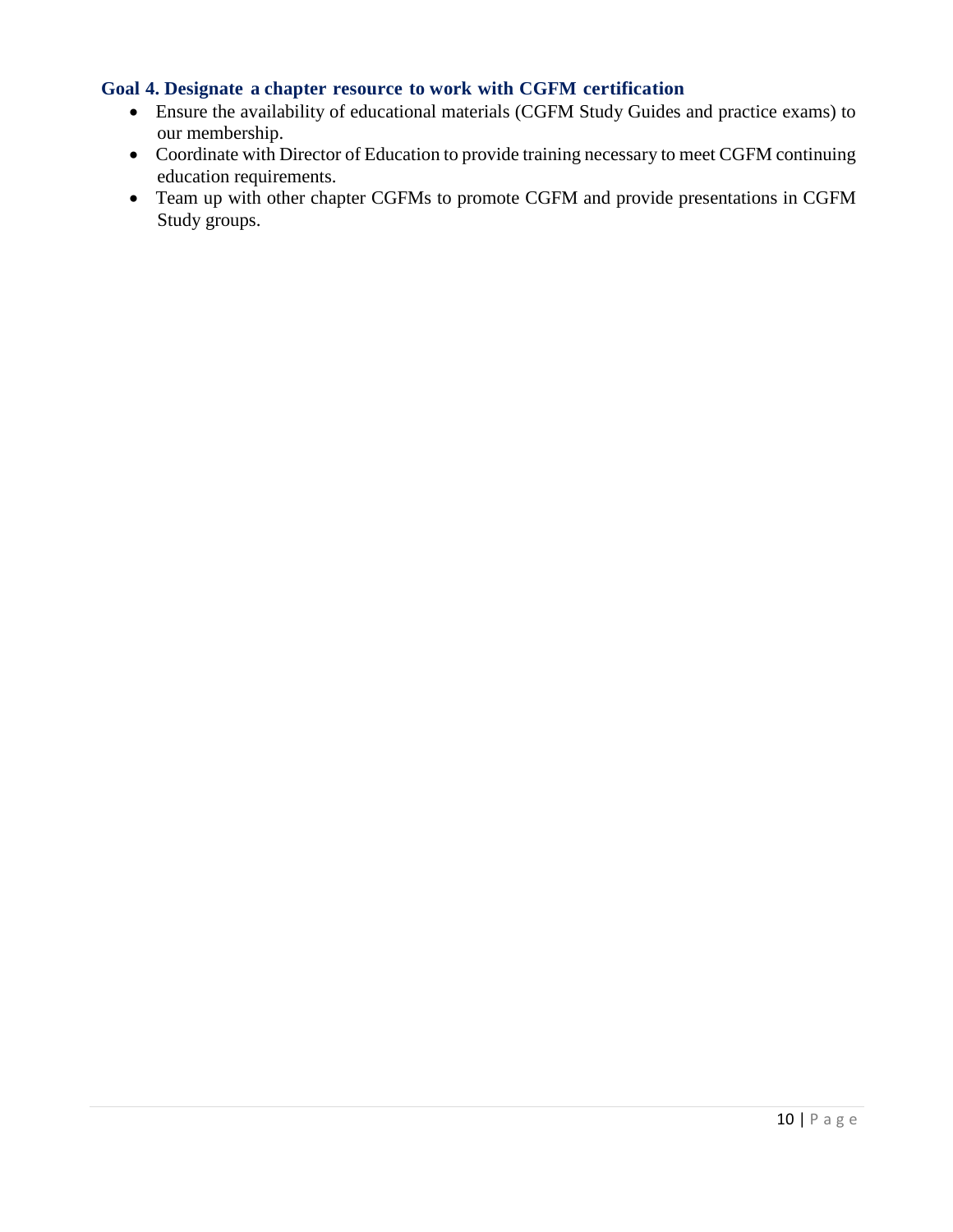#### **SECTION IV. COMMUNICATIONS PLAN**

*Communications Director, Webmaster, and Newsletter Editor: Clariza Mae Roque, CICA*

#### **Goal 1. Chapter meetings and member participation**

- Announce through website, newsletter, social media and email chapter monthly meeting, events and conferences to both members and non-members.
- Recognize our Annual Accountability 5K sponsors, CGFMs, and Past Presidents during monthly membership meetings.
- Maintain the Guam Chapter's social networking sites (Facebook and Instagram). Consider creating a LinkedIn and Twitter accounts.

#### **Goal 2. Communicate chapter business, events and other items of interest to leaders**

- Update the chapter website on a weekly basis or as necessary to reflect chapter activity updates. Distribute newsletter to members and public on chapter website monthly.
- Encourage members and students to submit articles to newsletter.
- Consider transitioning existing website domain to the new AGA site.
- Email weekly "Topics" to let members know what is going on and keeping in touch.
- Prepare public service announcements or press releases through:
	- $\triangleright$  Newsletter
	- $\triangleright$  Website
	- $\triangleright$  Local media outlets
	- $\triangleright$  Social Networking Sites
	- $\triangleright$  National AGA

#### **Goal 3. Communicate within AGA**

• Share information with the Pacific Rim chapters and AGA National on the Guam chapter's monthly meeting, events and conferences.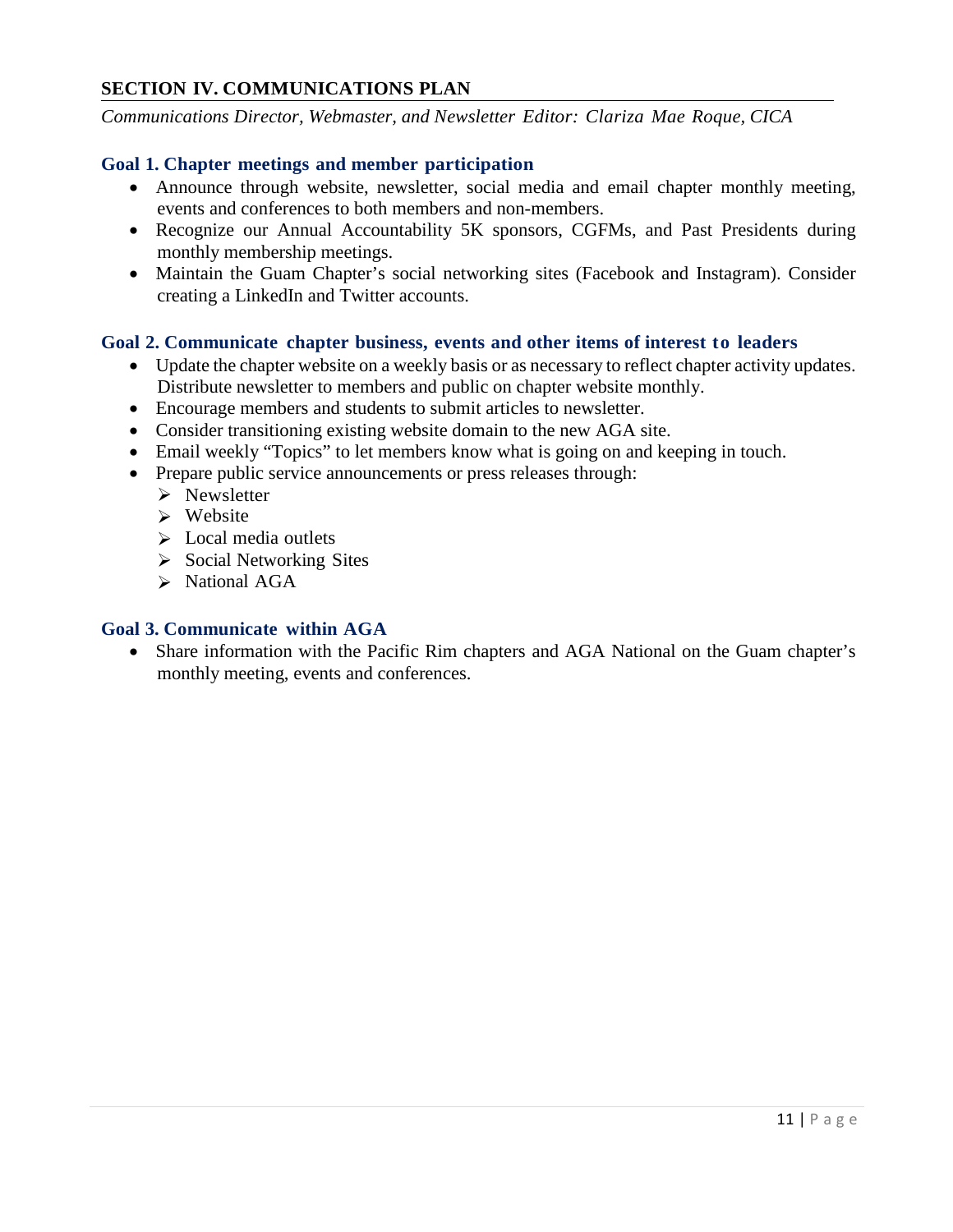#### **SECTION V. MEMBERSHIP PLAN**

*Membership Director: Debbie Ngata*

#### **Goal 1. Actively recruit new members**

- Increase membership to 200+ members by the end of the program year.
- Create an incentive program and/or emulate the national Super Recruiter program.
- Mailings or other recruitment of nonmember CGFMs, former members, and/or nonmembers who attended national, regional or local training events in Guam.
- Participate in AGA national recruitment efforts and campaigns.
- Play the AGA video at a chapter meeting.
- Staff a chapter table at each event/meeting and have membership recruitment materials displayed.
- Create and distribute a "New Member Launch Kit".

#### **Goal 2. Retain current members**

- Retain 90% of current membership.
- Develop and implement an annual or biennial Guam Chapter membership satisfaction survey.
- Promote the results of the survey to your membership and include in the Guam Chapter 2019 – 2020 program year plan. In addition, share results with RVP, SVPRS, and [chapters@agacgfm.org.](mailto:chapters@agacgfm.org)
- Contact members during annual renewal season (January 1 March 31) and encourage them to renew.
- Communicate via email with members on a timely basis notifying them of monthly Chapter meetings and encourage participation in other Chapter activities.
- Invite members who are celebrating membership anniversaries via email to be recognized during the monthly general membership meetings.
- Recognize members' AGA anniversary date and years of membership in our newsletter and on our website. Provide monthly updates of membership listing and changes.
- Continue with the free lunch raffle program for members who attend our monthly AGA Chapter meetings and encourage non-members to join AGA for additional benefits.
- Continue with the raffle program for members to win airfare, accommodations, and registration fee and earn CPEs at the AGA National PDT and Guam PDC based on availability of funds.
- Continue to provide discounts for the luncheon during the monthly chapter meetings and training courses to members. Recognize CGFMs in our newsletter and on our website. Contact past members whose memberships have expired.
- Host at least one free event this program year for members.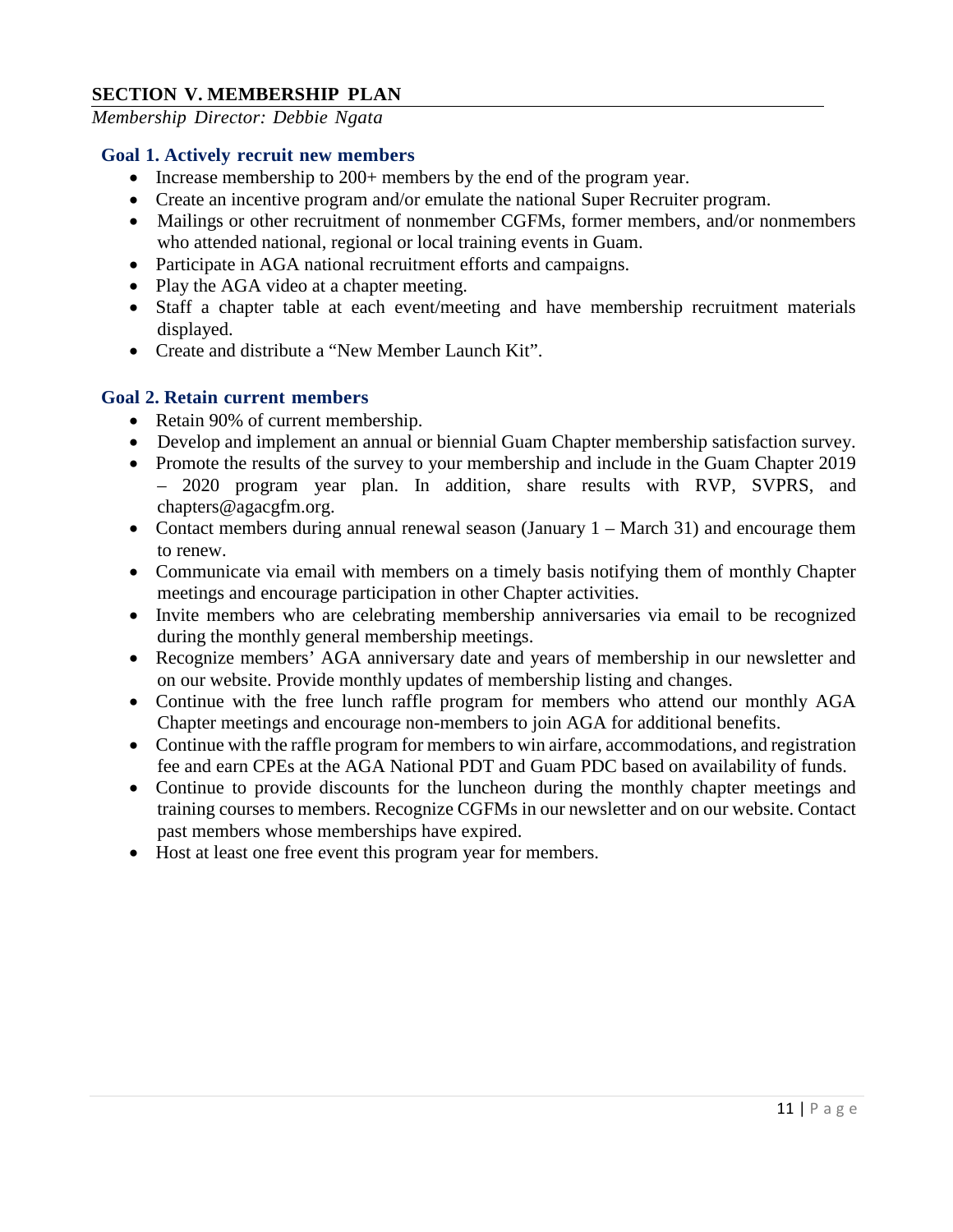#### **SECTION VI. YOUNG PROFESSIONALS AND STUDENTS PLAN**

*Young Professionals Director: Rachel Cubacub, MPA Co-Director: Jericho Garcia, JAS President*

#### **Goal 1. Make young professional and student members a priority**

- Offer student and young professional members opportunities to network with other AGA members by inviting the student and young professional members to be part of the various AGA Guam Chapter committees and events. Incentivize these members by subsidizing cost of membership fees and chapter lunch meetings who are actively involved with AGA.
- Work with the University of Guam (UOG) Junior Accountants Society (JAS), Guam Community College (GCC) Association of Junior Accountants (AJA), and the Directors of Membership, Education and Community Service to continue incentive programs for active participation by students and young professional members. Connect with a UOG and/or GCC professor and ask them to give "extra credit" to students who join, attend and engage with AGA.
- Emphasize networking opportunities to students and young professional members involved in various AGA activities such as assisting in planning/organizing conferences, participating in community service events, and submitting newsletter article, etc.
- Promote the CGFM certification by speaking to UOG JAS and GCC AJA
- Attend their meetings, and present/introduce the CGFM certification to UOG's accounting classes.

#### **Goal 2. Support the growing career of young professional and student members**

- Provide free membership to the student representative (JAS President) on the CEC committee.
- Conduct presentations at high school "Career Day" events and/or college accounting courses about the significance, roles and benefits of the accounting profession and AGA membership.
- Encourage the UOG and GCC accounting students and professors to join the AGA Guam Chapter, by inviting them to attend and participate in chapter meetings, community service activities, and other AGA-sponsored events.
- Improve the AGA mentorship program by providing opportunities for AGA mentors to interact with accounting students through student mixers, meetings, and/or job shadow days.
- Develop other creative means by which current and prospective UOG and GCC accounting students can network with accounting professionals.
- Coordinate with AGA members to facilitate student company tours.
- Include UOG and GCC students in AGA mailing lists to receive email information regarding AGA activities, i.e., newsletters, community service programs, monthly memberships meetings, etc.
- Young professionals will contribute articles to the Chapter newsletter and website.

#### **Goal 3. Offer educational opportunities for young professional and student members.**

- Provide academic scholarships to UOG and GCC students. See scholarship plan.
- Continue to support the GCC Accounting Pathways Conference as a sponsor and/or provide speakers. The objective of the conference is to provide students with insights into the accountancy profession and to equip them with the knowledge of the requirements as a professional accountant.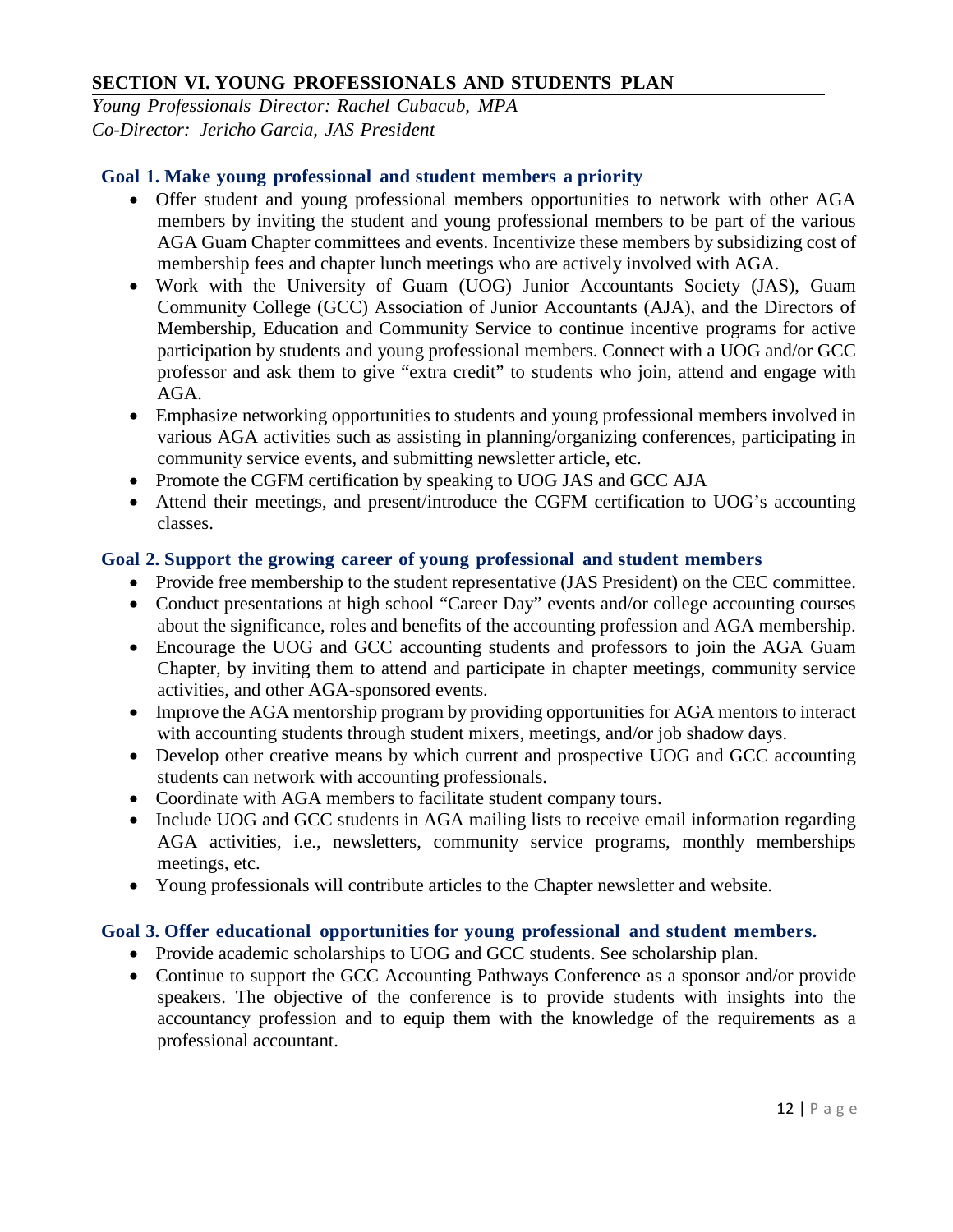#### **SECTION VII. ACCOUNTABILITY PLAN**

*Accountability Director: Barbara Molarte*

#### **Goal 1. Make accountability outreach a priority for both your chapter and chapter members.**

- Complete and release program year 2017~2018 Citizen-Centric Report (CCR) no later than
- September 30, 2018 and post the AGA Guam Chapter CCR to chapter website.
- Submit the AGA Guam Chapter CCR to AGA's Certificate of Excellence in CCR program no later than December 31, 2018.

#### **Goal 2. Establish a chapter accountability outreach plan**

- Issue reminder notices no later than July 31, 2018 to all government agencies about Public Law 30-127, which requires GovGuam agencies to prepare their CCRs no later than sixty (60) calendar days after their independent audit reports have been released by OPA.
- Coordinate with OPA to monitor GovGuam agencies' compliance with Public Law 30-127 to issue their CCRs after their respective financial audits are issued.
- Coordinate with the UOG accounting students and/or JAS to assist GovGuam agencies in the preparation of their CCRs.
- Coordinate with GCC accounting students and/or the AJA to assist GovGuam agencies in the preparation of their CCRs.
- Continue to coordinate with UOG and GCC accounting students and/or AGA members to implement a CCR review committee to provide agencies with suggestions for improvements to enhance the quality of the CCRs.

#### **Goal 3. Promote accountability in chapter events**

- Present the 2017~2018 Chapter CCR to the membership during a General Membership meeting no later than December 31, 2018.
- Secure officials from government agencies to present their CCRs during a regularly scheduled membership meeting. The presentations will also include sharing their experiences of preparing their respective CCRs.
- Issue a "Best Citizen-Centric Report Award" to recognize an outstanding CCR that meets the design elements cited in Public Law 30-127 and the AGA national guidelines. CCRs posted on the OPA's website will be automatically entered in the contest and the winning CCR will be presented no later than February 2019.
- Recognize GovGuam entities who have complied with the mandates of P.L. 30-127 for the last seven years since the law's inception in FY 2008.
- Submit at least five CCRs prepared by GovGuam agencies to AGA's Certificate of Excellence in CCR program.

#### **Goal 4. Participation in AGA's performance accountability programs**

- Encourage chapter members to participate as a Certificate of Excellence in Accountability Reporting (CEAR) and/or CCR reviewer.
- Encourage GovGuam agencies to submit their CCR to National to conduct its Certificate of Excellence review.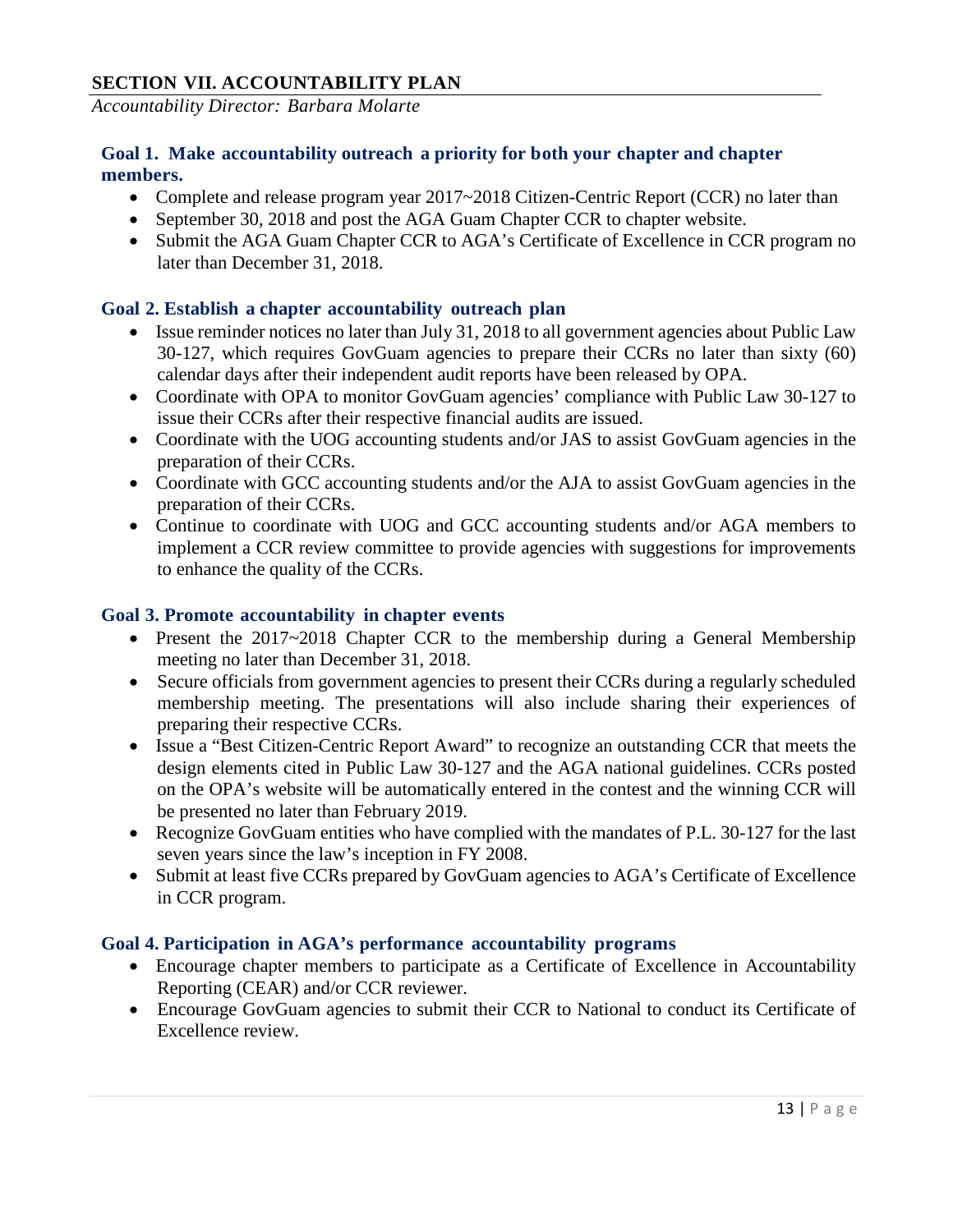#### **SECTION VIII. COMMUNITY SERVICE PLAN**

*Community Service Director: Margie Francisco, CPA Co-Director: Vanessa Valencia*

#### **Goal 1. Participate in community service**

- Conduct at least six (6) community service projects for the program year by partnering with needy organizations or others who are hosting community service events.
- Encourage members to participate in at least one community service project for the program year to achieve 50% participation of total AGA membership (estimate 90 to 100 AGA members).
- Encourage members to support AGA community service events that will utilize members'
- experiences and expertise in their fields such as credit awareness and savings education. In addition, members must participate in at least one community service or training event to be eligible for the annual PDT raffle.
- Participate in regional or international community service events to promote Professional Social Responsibility (PSR) for the program year such as the International Coastal Clean-up, Relay for Life, etc.

#### **Goal 2. Promote community service and AGA**

- Host and coordinate the annual AGA Guam Chapter 5K Run to raise funds for scholarship programs.
- Partner with other non-profit organizations in community service projects that will foster professional and civic relationships with the AGA such as the Salvation Army, Guma San Jose, Guam Animals in Need (GAIN), etc.
- Provide monetary community service donations.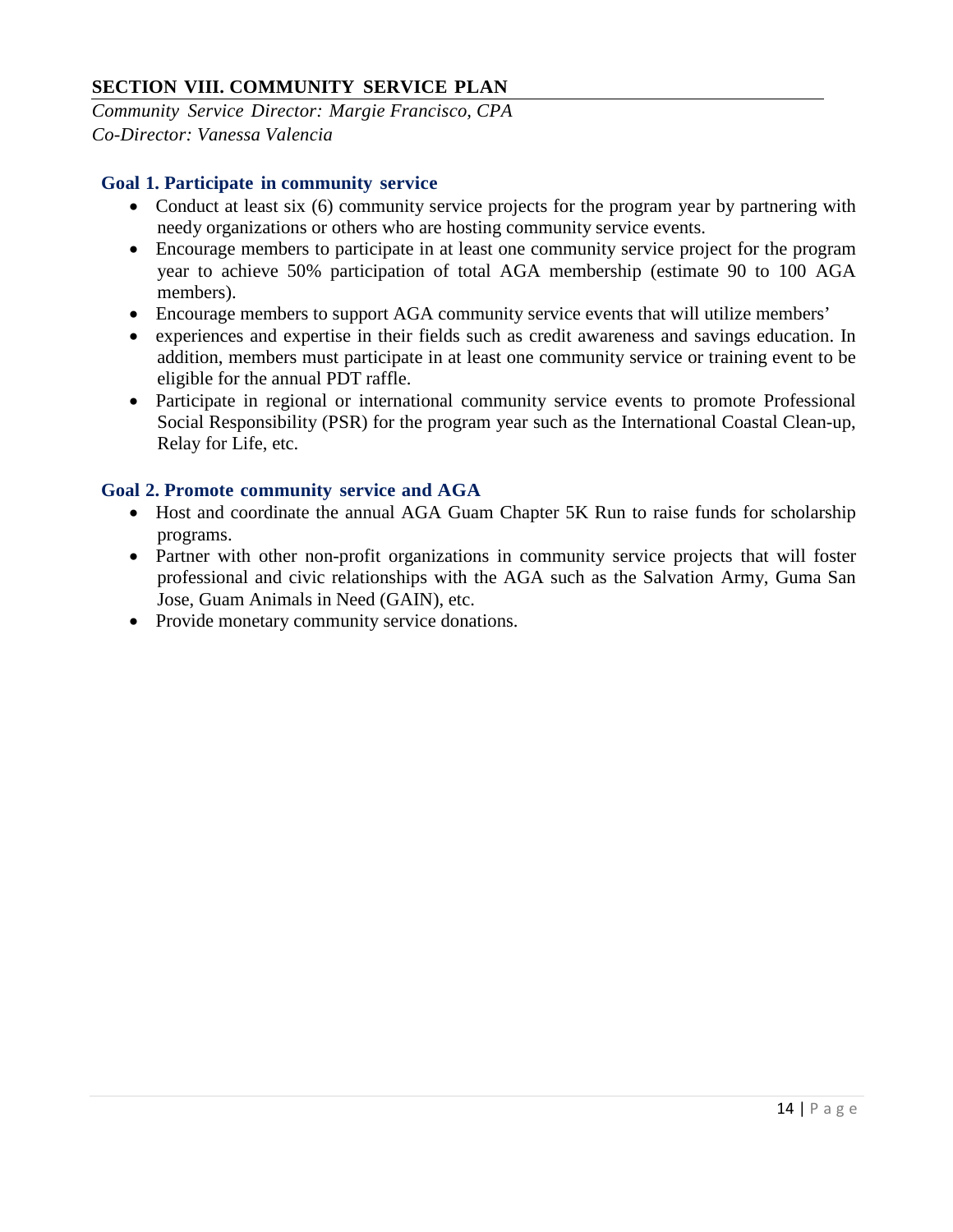#### **SECTION IX. SCHOLARSHIP PLAN**

*Scholarship Director: Pamela Aguigui, CM*

#### **Goal 1. Offer academic scholarships**

- Set aside funds from the Educational Fund (to be determined by CEC) to support accounting and business student(s) in accordance with the AGA Guam Chapter Scholarship Criteria. Programs include but not limited to the Herminia Dierking scholarship, AGA Guam Chapter scholarship and graduate-level scholarships.
- Solicit involvement of the private sector to gain support of AGA Guam Chapter's scholarship programs. Offer free AGA membership to donors for each \$1,000 support.
- Recognize donors by inviting them as speakers.

#### **Goal 2. Encourage participation of members and dependents of members**

- Distribute the Scholarship Program requirements during the general membership meetings and encourage members' involvement in the recruitment of potential candidates to the Scholarship Program. Announce regularly in the AGA membership meetings.
- Encourage application to AGA National Academic Scholarships (due during the month of April) including:
	- $\triangleright$  Rising College Freshman
	- $\triangleright$  Current Undergraduates
	- $\triangleright$  Graduate Students
	- $\triangleright$  Community Service